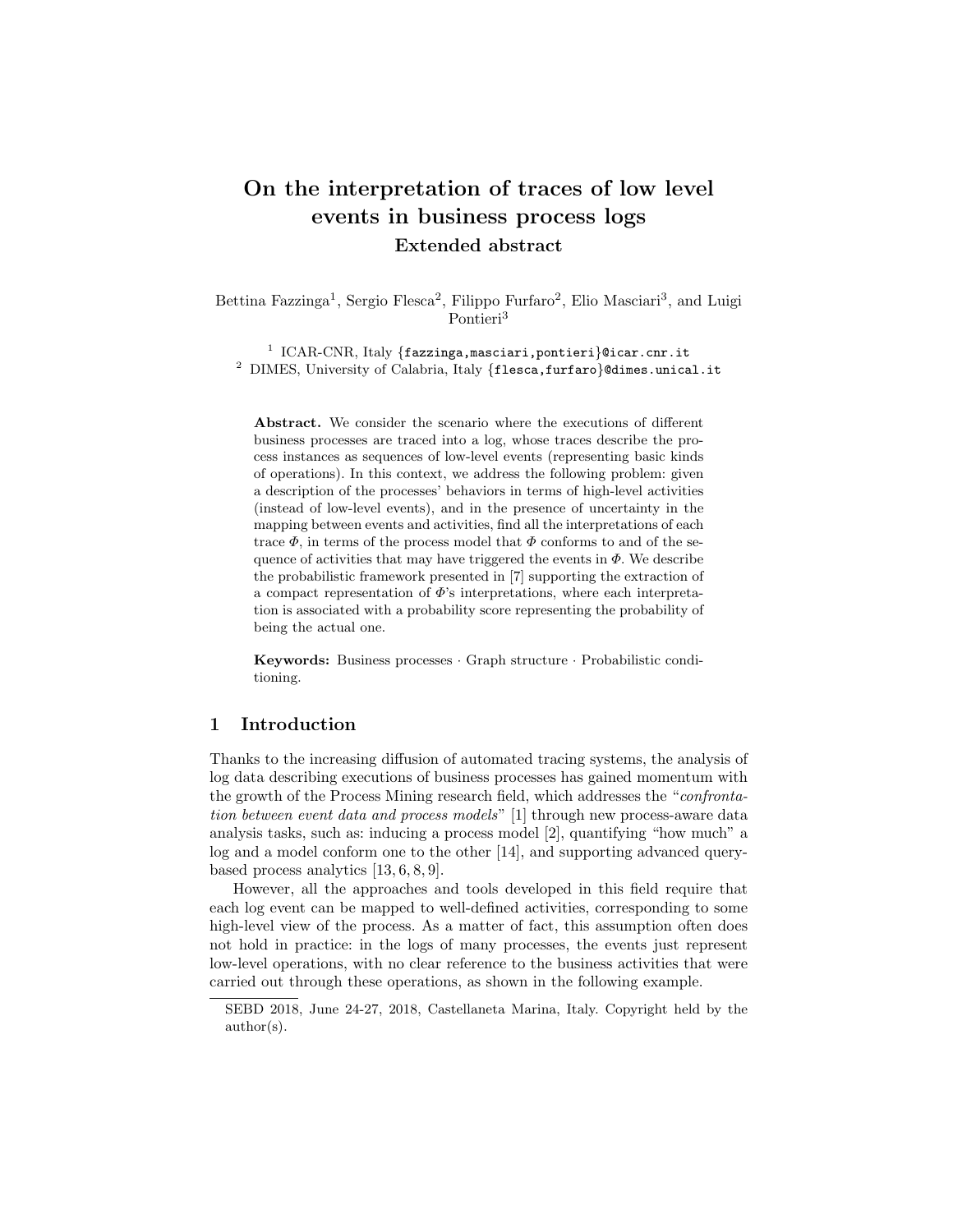

Fig. 1. Running example: processes, activities and events (left), and activity descriptions (right). The graph on the left summarizes the possible mappings between activities and events, and process-activity relationships.

*Example 1 (Running example). Consider the case of a phone company, where two business processes are carried out: a process*  $W_1$  *for the activation of services, and an issue-management process* W2*.*

*An abstract description of the behaviors of these processes is available in the form of loose process models, that specify which high-level activities compose each process, and several temporal constraints over the execution of the activities. The activities of processes*  $W_1$  *and*  $W_2$  *are shown in Figure 1 via process-activity links. In addition, assume that the following constraints are known to be satisfied by the two processes' instances: (i) every instance of either process starts and ends with an execution of activities* R *and* N*, respectively, and these activities cannot be executed multiple times in the instance; (ii) in every instance of*  $W_1$ , *any execution of activity* P *(resp.* D*) must be followed (resp. cannot be followed) by an execution of activity* D *(resp.* P*).*

*All these activities are performed by executing low-level operations (e.g., email exchanges, phone calls, database accesses). Figure 1 reports all the operations, regarded each as an event and denoted with a Greek letter, as well as their mapping to the high-level activities.*

*Notably, the event-activity mapping is* many to many*: for example, activity* G *can produce an instance of either event* δ *or event* γ*, while an instance of event* δ *can be generated by the execution of either activity* G *or* N*. Thus, any execution of a process activity generates an instance of one of the events associated with the activity, and the sequence of all the event instances that are produced for an entire process instance is stored in the log as the* trace *of the process instance.* For example, an instance of  $W_1$  corresponding to the activity sequence  $R \, I \, G \, P \, N$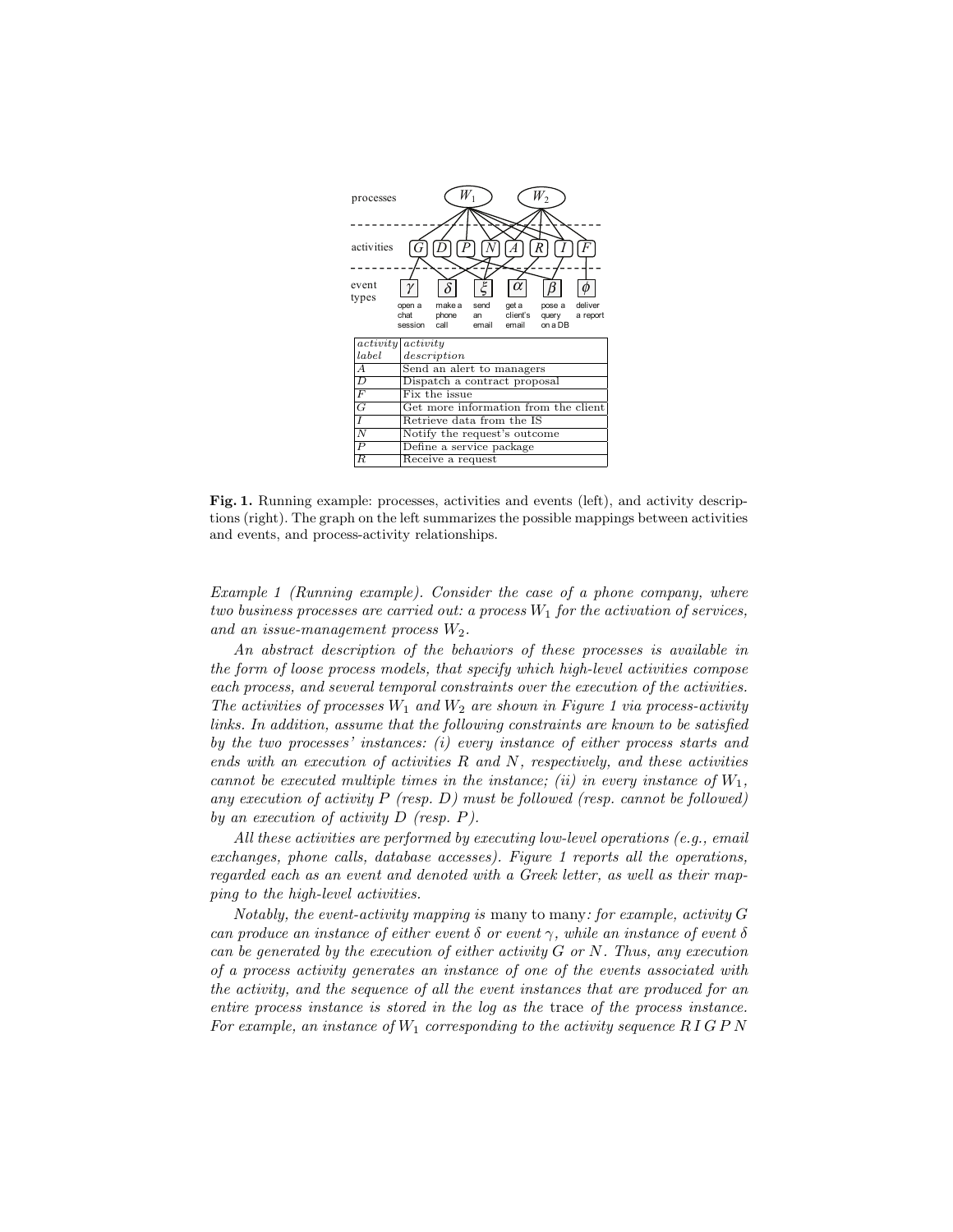*might be stored in the log in the form of a trace*  $\overline{\alpha} \overline{\beta} \overline{\gamma} \overline{\beta} \overline{\xi}$  *or of a trace*  $\overline{\alpha} \overline{\beta} \overline{\delta} \overline{\beta}$  $\overline{\delta}$ *, where*  $\overline{\alpha}$  *(resp.*  $\overline{\beta}$ *,*  $\overline{\gamma}$ *, etc.)* denotes an instance of event  $\alpha$  *(resp.*  $\beta$ *,*  $\gamma$ *, etc.).* 

*Assume that we want to interpret a trace*  $\Phi_{ex} = \overline{\alpha} \overline{\beta} \overline{\xi} \overline{\xi}$  *as an execution of either* W<sup>1</sup> *or* W2*, that means replacing each event in* Φex *with one of the activities that could have generated it, while ensuring that the resulting activity sequence complies with one of the process models. Only three of such activity sequences exist for*  $\Phi_{ex}: R I D N$ ,  $R I A N$ , and  $R P D N$ . Indeed, the *sequence* R P A N *too complies with the event-activity mapping, but it is not a valid interpretation, since it does not conform to either*  $W_1$  *(no occurrence of*  $D$ appears in the sequence after that of P) or  $W_2$  (P is not an activity of  $W_2$ ).

In the process management scenario like that illustrated above, we address the following problem, called *interpretation problem*: Given a log L, containing traces generated by an arbitrary number of business processes, and a set  $W$  of (partial) behavioral models for the processes, we want to interpret each trace  $\Phi = e_1 \dots e_m$  in L by establishing: 1) the process whose execution generated the sequence of events stored in  $\Phi$ , and 2) for each low-level event  $e_i$  in  $\Phi$ , which activity generated  $e_i$  as a result of its execution.

The need of bridging some abstraction gap between log events and process activities has been addressed by several recent works [11, 4, 3, 15, 12], However, these approaches cannot actually solve the interpretation problem stated above as: *(i)* they assume that all the given traces come from a single business process; and *(ii)* they return just one "optimal" interpretation for each trace. In fact, the problem stated here has been only considered in [5] and in [10] in simplified settings. Both these interpretation techniques have been considered as terms of comparison in the experimental evaluation of our approach performed in [7].

#### 2 Our framework

In our context, an instance w of a *process* W is the execution of a sequence  $A_1 \ldots A_m$  of *activities*; in turn, the execution of each activity  $A_i$  yields an instance  $e_i$  of an event  $E_i$ ; hence, the trace describing w consists in the sequence  $e_1 \ldots e_m$  of event instances. For any event  $e_i$  occurring in a trace, we assume that the starting time of its execution is stored in the log, and denote it as  $e_i \cdot t_s$ . In the following, we assume given the sets  $W$ ,  $A$ ,  $E$  of (types of) processes, activities, and events, respectively.

We assume that every process  $W \in \mathcal{W}$  is "regulated" by a "*composition rule*", that restricts the sequences of activities that are allowed to be executed when W is enacted. The set of composition rules of the processes in  $W$  will be denoted as  $\mathcal{CR}$ . More specifically, the composition rule associated with W is a tuple  $\langle ActSet, StartAct, EndAct, IC \rangle$ , where:

- *ActSet* is the set of activities that are allowed to be executed in any instance of W;
- *StartAct* (resp. *EndAct*) ⊆*ActSet* is the set of the starting (resp. ending) activities of W, which are the activities that are allowed to be executed at the beginning (resp. end) of any instance of  $W$ ; and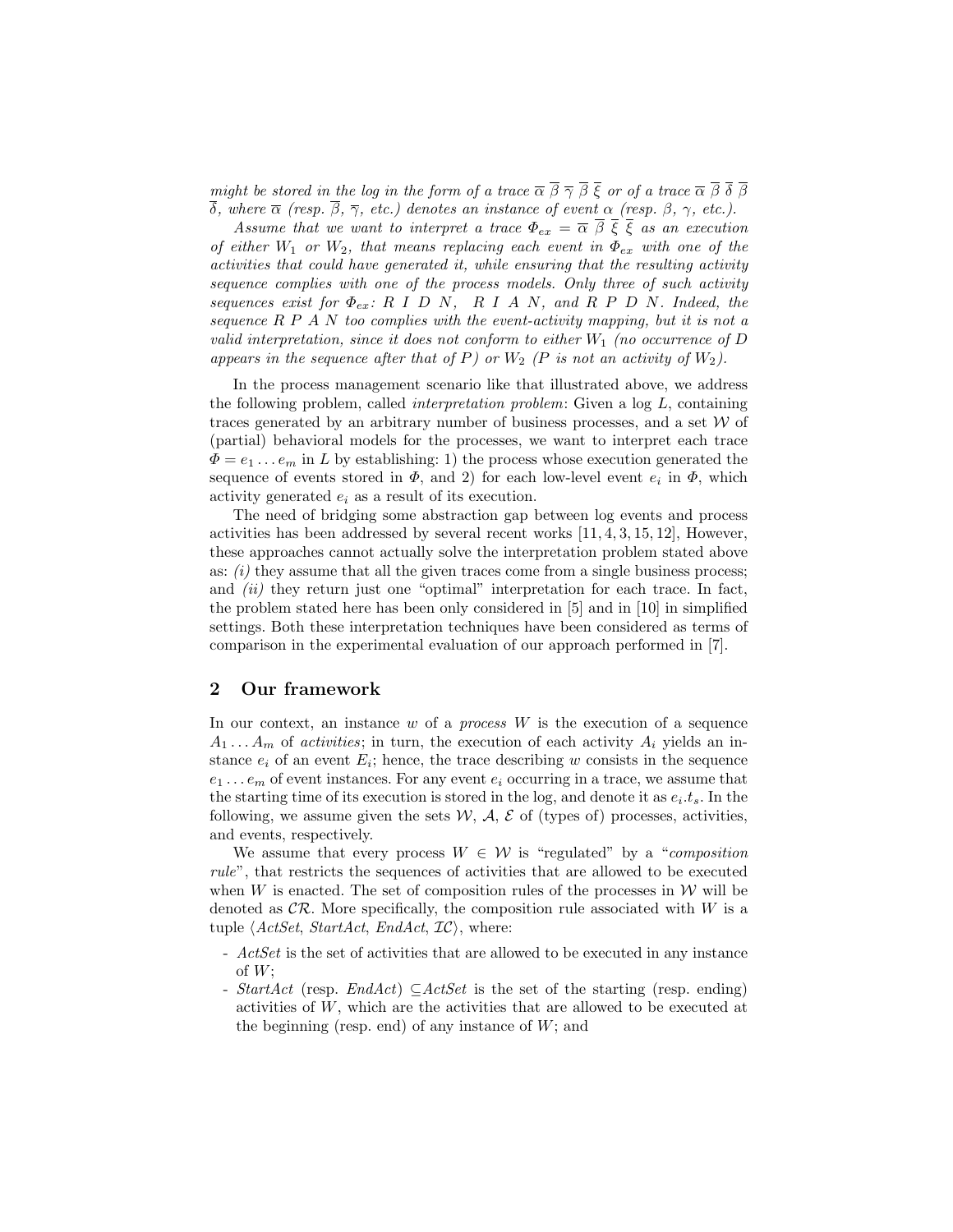- IC is a set of constraints of the form  $A \Rightarrow_{\mathcal{T}} B$  (called *must-constraint*) or  $A \Rightarrow_{\mathcal{T}} \neg B$  (called *not-constraint*), where  $A, B \in \mathcal{A}$  and  $\mathcal{T}$  is of the form  $\leq c'$ , where c is a constant.

Here,  $A \Rightarrow_{\mathcal{T}} B$  (resp.  $A \Rightarrow_{\mathcal{T}} \neg B$ ), that basically imposes that, within every instance of  $W$ , the beginning of an instance  $a$  of  $A$  always (resp. never) precedes the beginning of an instance b of  $B$  such that the width of the interval between the starting times of a and b satisfies  $\mathcal T$ . Omitting  $\mathcal T$  is the same as specifying  $\mathcal{T} = \leq \infty$ .

*Example 2 (Running example (continued)).* Continuing Example 1, it holds:  $W_1. ActSet$  = {G, D, P, N, A, R, I},  $W_2. ActSet$  = {N, A, R, I, F},<br> $W_1. StartAct$  =  $W_2. StartAct$  = {R},  $W_1. EndAct$  =  $W_2. EndAct$  = {N},  $W_1$ *.StartAct* =  $W_2$ *.StartAct* =  $\{R\}$ ,  $W_1 \mathcal{IC} = \{ P \Rightarrow D, D \Rightarrow \neg P \}$ , and  $W_2 \mathcal{IC} = \emptyset$ .

The solution of an instance  $\Phi = e_1 \dots e_m$  of the interpretation problem is called *interpretation for* Φ *consistent with* CR (or, simply, *consistent* or *valid* interpretation, when  $\Phi$  and  $\mathcal{CR}$  are understood), and is a pair  $\langle \sigma, W \rangle$ , where:

- $-\sigma$  is called *sequence-interpretation* and is a sequence  $A_1 \ldots A_m$  of activities, where  $\forall j \in [1..m]$   $A_j \in cand-act(e_j)$  (where *cand-act*( $e_j$ ) is the set of activities whose execution is known to possibly generate an instance of  $e_i$ ), meaning that each  $e_i$  is interpreted as the result of executing activity  $A_i$ ;
- $-$  W is called *process-interpretation* and denotes a process, meaning that  $\Phi$  is interpreted as generated by process W;
- $\sigma$  conforms to the composition rule of W.

*Example 3 (Running example (continued)).* Consider trace  $\Phi_1 = \overline{\alpha} \overline{\beta} \overline{\gamma} \overline{\xi}$ , where  $\overline{\alpha}$ ,  $\overline{\beta}$ ,  $\overline{\gamma}$ , and  $\overline{\xi}$  are instances of  $\alpha$ ,  $\beta$ ,  $\gamma$  and  $\xi$ , respectively. The correspondence depicted in Figure 1 between the types of the events occurring in  $\Phi_1$ and the activities is encoded by:  $cand\text{-}act(\alpha) = \{R\}$ ,  $cand\text{-}act(\beta) = \{I, P\}$ , *cand-act*( $\gamma$ ) = {G} and *cand-act*( $\xi$ ) = {A, D, N}. On the basis of this  $cand-\textit{act}(\cdot)$ ,  $\Phi_1$  can be interpreted as the result of executing one of the following sequences of activities:  $\sigma_1 = R \, I \, G \, A$ ,  $\sigma_2 = R \, P \, G \, A$ ,  $\sigma_3 = R \, I \, G \, D$ ,  $\sigma_4 = R P G D$ ,  $\sigma_5 = R P G N$ , and  $\sigma_6 = R I G N$ . By also looking at the composition rules of the process models, we have that: (i)  $\sigma_1$  is inconsistent with the composition rule of  $W_1$ , as  $A \notin W_1EndAct$ , and also with  $W_2$ 's composition rule, since both  $G \notin W_2$ . ActSet and  $A \notin W_2$ . EndAct; (ii)  $\sigma_2$  is inconsistent with the composition rule of  $W_1$ , since it violates  $P \to D$  and it is  $A \notin W_1$ . *EndAct*, and it is inconsistent with also with the composition rule of  $W_2$ , since  $G, P \notin \text{ActSet}$  and  $A \notin W_2$ *.EndAct*; (iii)  $\sigma_3$  is inconsistent with the composition rules of both  $W_1$ and  $W_2$ , since  $D \notin W_1 \text{End} \text{Act}$ ,  $D \notin W_2 \text{End} \text{Act}$  and  $G \notin W_2 \text{Act} \text{Set}$ ; (iv)  $\sigma_4$  is inconsistent with the composition rules of both  $W_1$  and  $W_2$ , since  $D \notin W_1EndAct$ and  $D \notin W_2$ *.EndAct* (also  $G, P \notin W_2$ *.ActSet*); (v)  $\sigma_5$  is inconsistent with the composition rule of  $W_1$ , since it violates  $P \to D$ , and with  $W_2$ 's composition rule, since  $G \notin W_2$ . *ActSet*; and (vi)  $\sigma_6$  is consistent with the composition rule of  $W_1$ , and inconsistent with  $W_2$ 's composition rule, since  $G \notin W_2$ . ActSet. Thus, we have only one consistent interpretation for  $\Phi_1$ , that is  $\langle \sigma_6, W_1 \rangle$ . Consider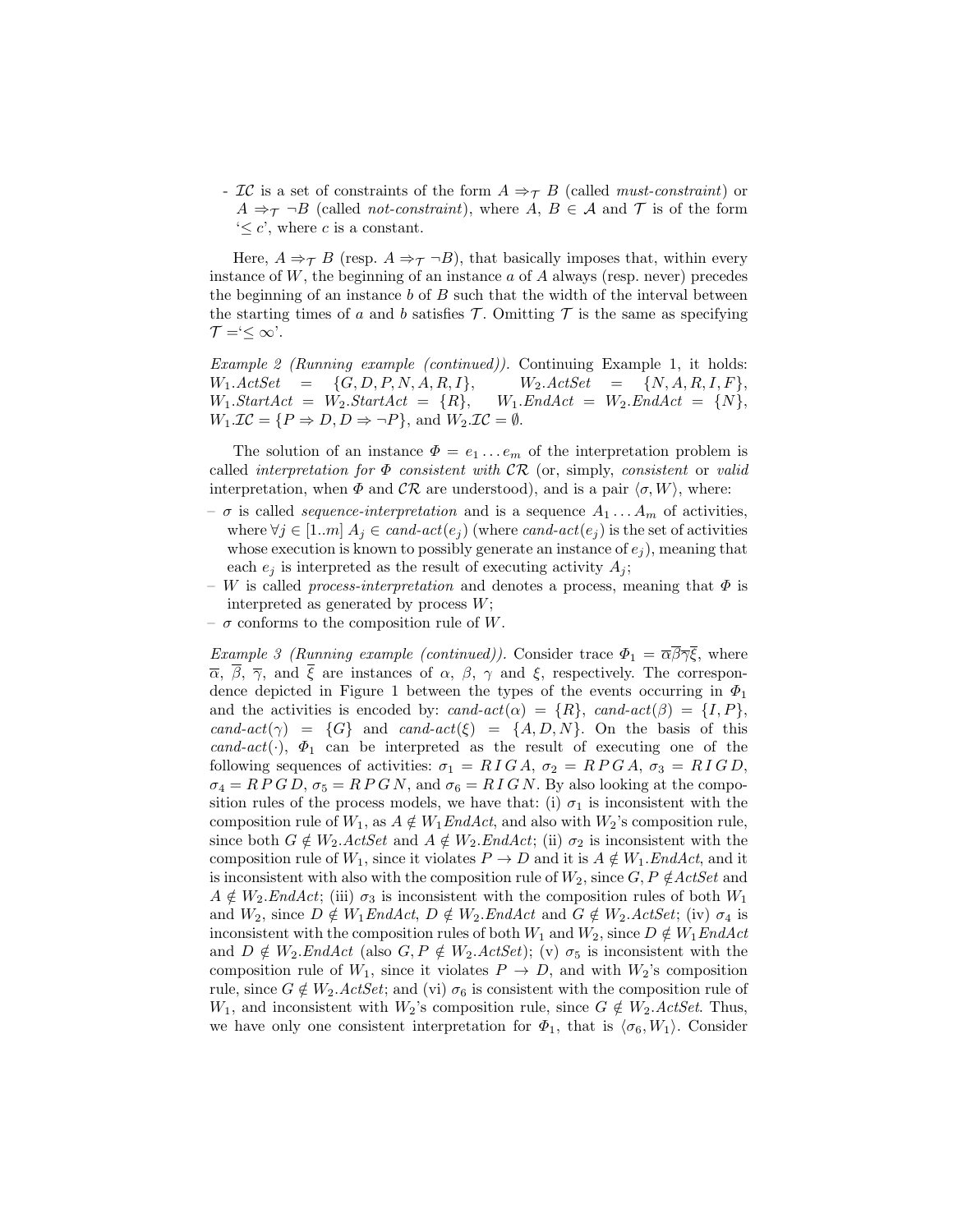now the trace  $\Phi_2 = \overline{\alpha} \beta \xi \xi$ , which coincides with the trace  $\Phi_{ex}$  of Example 1. As discussed in that example, the only consistent sequence-interpretations for  $\Phi_2$ are  $\sigma_a = R I D N$ ,  $\sigma_b = R P D N$ , and  $\sigma_c = R I A N$ , leading to the following interpretations:  $\langle \sigma_a, W_1 \rangle$ ,  $\langle \sigma_b, W_1 \rangle$ ,  $\langle \sigma_c, W_1 \rangle$  and  $\langle \sigma_c, W_2 \rangle$ .

As a matter of fact, an instance of the interpretation problem admitting multiple solutions. This situation is likely to happen frequently, for the following reasons: 1) the correspondence between events and activities is many to many, so that an event instance can be interpreted as the result of different activity executions; 2) the description of the process models provided by composition rules can be rather "loose", and hence there may be process instances consistent with the composition rules of different processes: that is, the execution of a sequence of activities can be interpreted as the execution of different processes.

The presence of this uncertainty suggests to address the interpretation problem in probabilistic terms: we model the correspondence between events and activities probabilistically. In this direction, we assume that the many-tomany correspondence between events and activities is modeled by a probability distribution function (pdf)  $p^a(A|E)$  returning the *a-priori* probability that an instance of event  $E$  is generated by an execution of  $A$ . For instance,  $p^a(A_1|E_1) = 0.75$  and  $p^a(A_2|E_1) = 0.25$  means that any instance of event  $E_1$ is generated by the execution of either  $A_1$  or  $A_2$ , and that the former case is three times more probable than the latter. This pdf is said to be *a-priori* since it assigns probabilities to the activities, of which the event can be viewed as the low-level result, without looking at the context where the event instance happened. That is, it provides an interpretation for the events that occur in a trace without looking at the other events occurring in the same trace.

In the same spirit, we assume given a pdf  $p^a(W)$  over W, associating each  $W \in \mathcal{W}$  with the *a-priori* probability that a trace in a log encodes an instance of W. For instance, given  $W = \{W_1, W_2\}$ ,  $p^a(W_1) = p^a(W_2) = 0.5$  means that, in the absence of further knowledge,  $W_1$  and  $W_2$  are equi-probable interpretations of any trace.

Given the a-priori pdfs  $p^a(A|E)$  and  $p^a(W)$ , we could employ a naïve way to solve the interpretation problem, that is the following: first, assume that the event instances in  $\Phi$  are independent of one another; then, use the a-priori pdf  $p^a(A|E)$  to probabilistically interpret each  $e_i$  in  $\Phi = e_1 \dots e_m$  as an instance of an activity  $A_i$ , and the pdf  $p^a(W)$  to probabilistically interpret the whole  $\Phi$  as an instance of one of the processes, say  $W_j$ . As implied by the independence assumption, every sequence-interpretation  $\sigma = A_1 \dots A_m$  obtained this way will be associated with the probability  $p^a(\sigma) = \prod_{i=1}^m p^a(A_i|E_i)$  (that is, the product of the a-priori probabilities of the event-to-activity mappings at each step), while the process-interpretation  $W_j$  will have probability  $p^a(W_j)$ . In turn, the interpretation  $\langle \sigma, W_j \rangle$  will have probability  $p^a(\langle \sigma, W_j \rangle) = p^a(\sigma) \cdot p^a(W_j)$ . Unfortunately, this na¨ıve approach is unlikely to provide reasonable results, as explained in the following example.

*Example 4 (Running example (continued)).* Assume that the a-priori probabilities of the activities are  $p^a(R|\alpha) = 1$ ,  $p^a(I|\beta) = p^a(P|\beta) = 0.5$ ,  $p^a(G|\gamma) = 1$ ,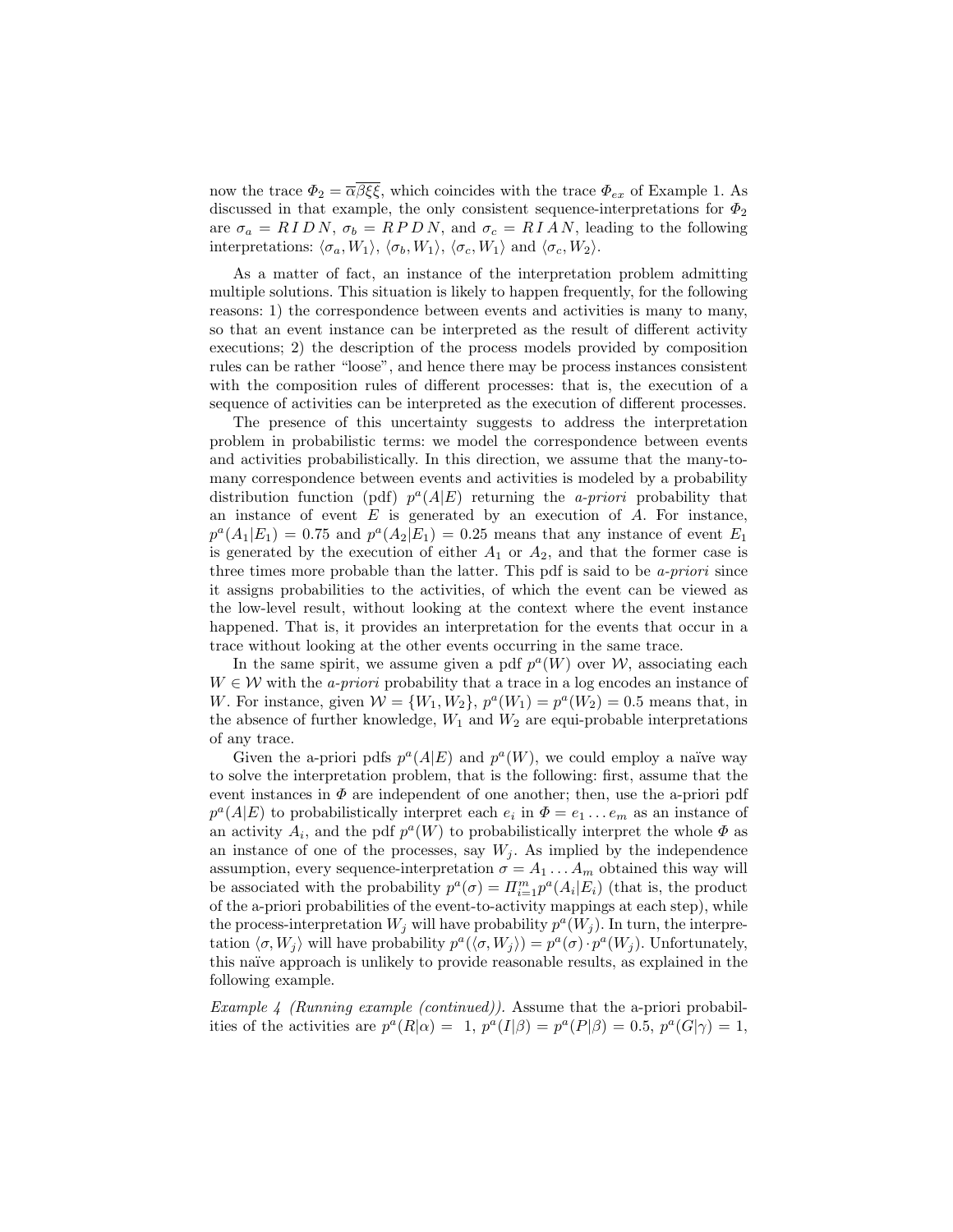$p^a(G|\delta) = 0.4$ ,  $p^a(N|\delta) = 0.6$ ,  $p^a(A|\xi) = 0.2$ ,  $p^a(D|\xi) = 0.5$ ,  $p^a(N|\xi) = 0.3$ , and  $p^{a}(F|\phi) = 1$ , and those of the the processes are  $p^{a}(W_1) = 0.6, p^{a}(W_2) = 0.4$ . Consider trace  $\Phi_1$ . Every sequence-interpretation of  $\Phi_1$  is associated with a probability, implied by  $p^a$  and the independence assumption. In particular:  $p^{a}(\sigma_1) = p^{a}(R|\alpha) \cdot p^{a}(I|\beta) \cdot p^{a}(G|\gamma) \cdot p^{a}(A|\xi) = 0.1; \quad p^{a}(\sigma_2) = 0.1; \quad p^{a}(\sigma_3) =$  $p^a(\sigma_4) = 0.25; \quad p^a(\sigma_5) = p^a(\sigma_6) = 0.15.$  Moreover, owing to the values of  $p^a(W_1)$  and  $p^a(W_2)$ , we can say that  $\Phi_1$  encodes an execution of  $W_1$  with probability 0.6, and of  $W_2$  with probability 0.4. In turn, the probabilities of any interpretation  $\langle \sigma, W \rangle$  for  $\Phi_1$  (with  $W \in \{W_1, W_2\}$  and  $\sigma \in \{\sigma_1, \ldots, \sigma_6\}$ ) is  $p^a(\langle \sigma, W \rangle) = p^a(\sigma) \cdot p^a(W)$ . In particular:  $p^a(\langle \sigma_1, W_1 \rangle) = 0.1 \cdot 0.6 = 0.06$ ,  $p^a(\langle \sigma_1, W_2 \rangle) = 0.1 \cdot 0.4 = 0.04$ , and so on. However, we know from our running example that there is only one interpretation consistent with the composition rules, that is  $\langle \sigma_6, W_1 \rangle$ . Moreover, the sum of the probabilities of the consistent interpretations should be 1 (or, equivalently, every invalid interpretation should have zero probability), while, in this case, the a-priori probability of the only valid interpretation  $\langle \sigma_6, W_1 \rangle$  is  $p^a(\sigma_6) \cdot p^a(W_1) = 0.09$ , and the other interpretations (that are all invalid) have non-zero probability.

Example 4 shows that the naïve approach, relying only on the independence assumption and the a-priori pdfs for interpreting the traces, may yield wrong conclusions. In fact, to solve the interpretation problem, we resort to *probabilistic conditioning*, that is a well-known paradigm used in the general context of forcing integrity constraints over probabilistic databases where the assumption of independence between tuples is originally used. In our case, applying the conditioning paradigm means revising the a-priori pdf  $p^a(\langle \sigma, W \rangle)$  over the interpretations into  $p^a(\langle \sigma, W \rangle | \mathcal{CR})$ . The latter returns either 0, if the interpretation  $\langle \sigma, W \rangle$  is invalid, or the ratio of its a-priori probability to the sum of the a-priori probabilities of all the valid interpretations, otherwise.

The problem of conditioning a pdf is generally complex. In our scenario, we could revise  $p^a(\langle \sigma, W \rangle)$  into  $p^a(\langle \sigma, W \rangle | \mathcal{CR})$  by first enumerating all the interpretations of  $\Phi$ , then discarding those not satisfying the composition rules, and finally revising the a-priori probabilities of the remaining ones. Unfortunately, this approach is often infeasible, as the interpretations to deal with are too many. For instance, if, for a trace of 50 event instances, two activities are on average compatible with each event of the trace, we have to consider  $2^{50}$ sequence-interpretations.

Our main contribution is a framework for efficiently constructing a compact representation (called  $cas\text{-}graph$ ) of the interpretations of an input trace  $\Phi$  that are consistent with  $\mathcal{CR}$ , and of the conditioned pdf  $p^a(\langle \sigma, W \rangle | \mathcal{CR})$ .

#### 2.1 Cas-graph

Figure 2 reports a simplified example of cas-graph, built over trace  $\Phi_2 = \overline{\alpha \beta \xi \xi}$ of our running example. The nodes of the cas-graph are of the form  $\langle i, Act,$  $W$ , where i is the step of the trace over which the node has been built, Act is the activity of which  $e_i$  has been interpreted to be an execution, and W is the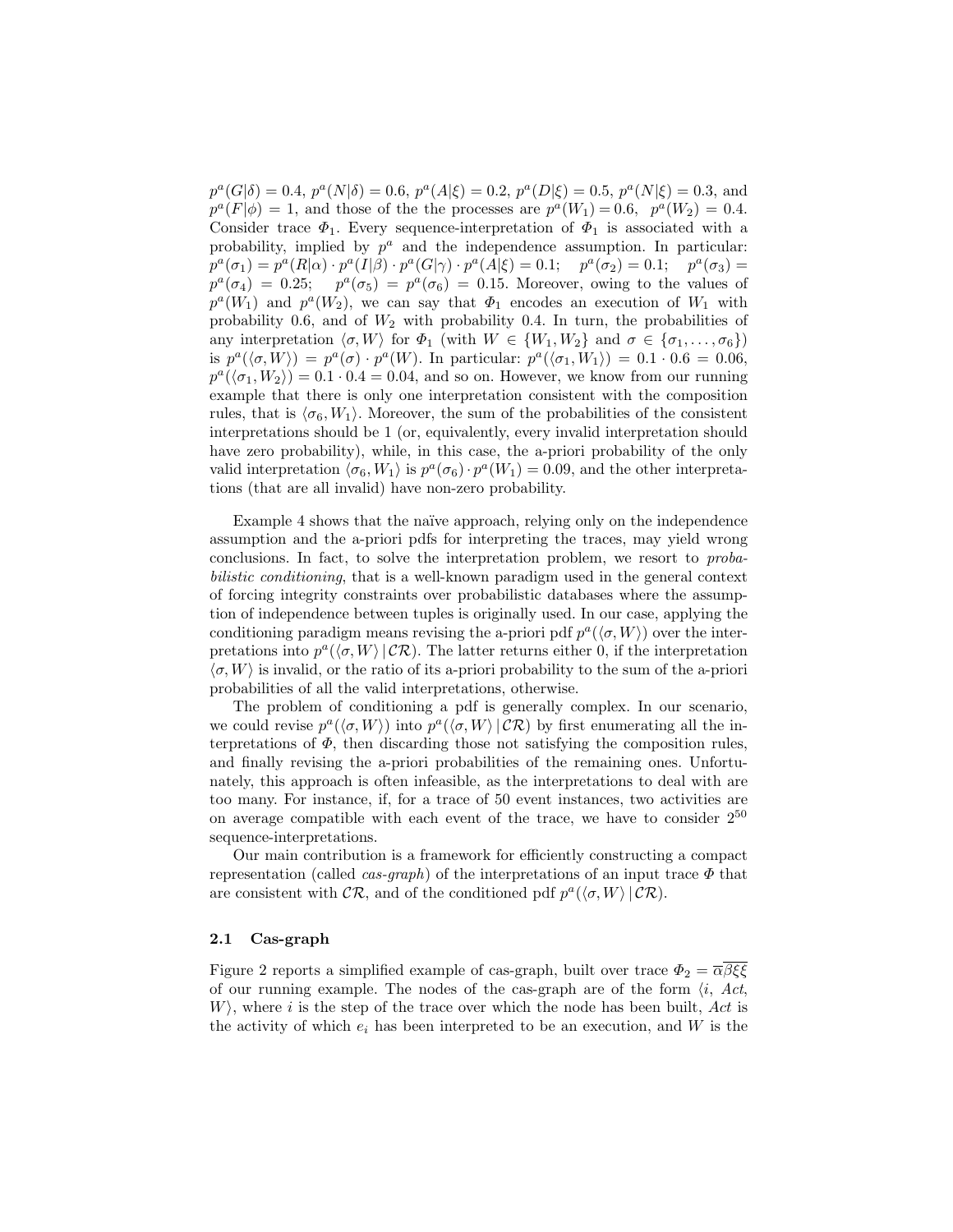process of which  $\Phi_2$  has been interpreted to be an instance. The source nodes of the cas-graph are not built over trace steps, but they are only used as the nodes from which all the paths representing interpretations of  $\Phi_2$  as instances of a same process  $W$  start. This cas-graph represents the three interpretations  $\langle \sigma_a, W_1 \rangle$ ,  $\langle \sigma_b, W_1 \rangle$ ,  $\langle \sigma_c, W_1 \rangle$  (encoded by the three source-to-target paths originating from the source node over  $W_1$ ), and the interpretation  $\langle \sigma_c, W_2 \rangle$  (encoded by the source-to-target path originating from the source node over  $W_2$ ). Moreover, each source node n is assigned the conditioned probability that  $\Phi$  is an instance of the process in n, whereas each edge  $\langle n_{i-1}, n_i \rangle$  is assigned the conditioned probability that event  $e_i$  corresponds to an execution of the activity in  $n_i$  given that the event  $e_{i-1}$  corresponds to an execution of the activity in  $n_{i-1}$ . Basically, the probabilities of the two source nodes in Fig. 2 mean that  $\Phi_2$  is an execution of  $W_1$  (resp.  $W_2$ ) with probability 90% (resp. 10%). Moreover, the probabilities assigned to the edges encode the conditioned probabilities of the interpretations: the conditioned probabilities that  $\langle \sigma_a, W_1 \rangle$ ,  $\langle \sigma_b, W_1 \rangle$ ,  $\langle \sigma_c, W_1 \rangle$ and  $\langle \sigma_c, W_2 \rangle$  actually are the pairs  $\langle$  activity sequence, process  $\rangle$  that generated  $\Phi_2$  can be obtained by multiplying the probabilities of the source nodes and of all the edges appearing along the paths that encode each of these interpretations (that is,  $15\% (= 90\% \times 1 \times 58.3\% \times 28.6\% \times 1)$ ,  $37.5\%$ ,  $37.5\%$  and  $10\%$ , respectively).

The nodes of a cas-graph are said to be *activity nodes*. Each activity node n is defined over an event  $e_i$  of  $\Phi$ , and represents an interpretation of  $e_i$  as an instance of some activity  $A$  within the execution of some process  $W$ . In a casgraph, an activity node is the successor of activity nodes encoding alternative interpretations of the previous event  $e_{i-1}$ , and its successors are activity nodes encoding alternative interpretations of the next event  $e_{i+1}$ .

The construction of the cas-graph is performed by considering the steps of  $\Phi$  in order and, at each step, by progressively building the activity nodes over the current step. Specifically, constructing an activity node  $n$  over the current step requires checking whether the interpretation that it provides of the current step is consistent (according to  $\mathcal{CR}$ ) with the interpretations of the past events encoded by the predecessors of  $n$ . Hence, in order to efficiently support this compatibility check, each activity node  $n$  also contains a compact description of what the interpretations of the previous steps impose on the interpretations of the future steps, due to the presence of  $\mathcal{CR}$  (for the sake of simplicity, this



Fig. 2. A (simplified) example of cas-graph built over trace  $\Phi_2$  of our running example.